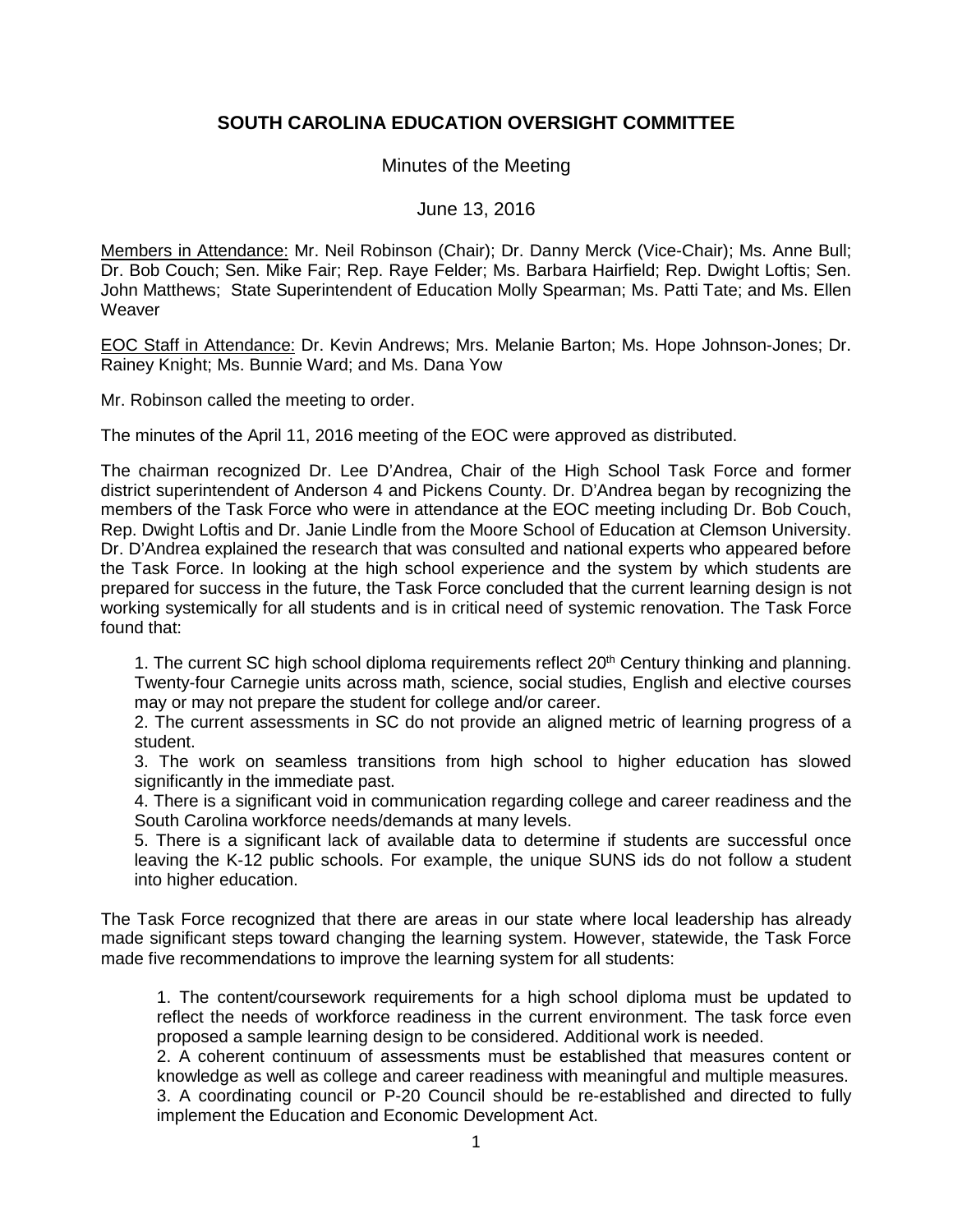4. An extensive communication initiative should be developed and implemented using the College Foundation of North Carolina's website as an example.

5. There needs to be a comprehensive design for data to be established using a longitudinal data system without compromising individual student privacy.

Mr. Robinson expressed his appreciation for the work of the Task Force. Superintendent Spearman agreed with the findings and recommendations. She asked that at the September 2016 joint State Board of Education and EOC meeting that the Department report on how the agency is already implementing many of the recommendations. She noted that the Department had already pushed for and gotten State Board approval for a revised, uniform grading system. Data collection is still a significant challenge to the Department, having inherited a broken data system.

The chair then recognized the full-day 4K evaluation team, led by Dr. Bill Brown and including Dr. Fred Greer and Dr. Leigh D'Amico to present the initial results of the fall 2015 4K and 5K early literacy assessments. First, Dr. D'Amico presented the results of the 4K assessments which were Individual Growth and Development Indicators of Early Learning (IGDIs), Phonological Awareness Literacy Screening (PALS), and Teaching Strategies GOLD. On average, prekindergarten students scored below expectations for their age-range and were developmentally at-risk in some skills. On average, prekindergarten students in private centers scored higher than their peers in public schools. Dr. Greer presented the results of the Developmental Reading Assessment,  $2<sup>nd</sup>$  Edition (DRA2), which was administered to 55,236 kindergartners in the fall of 2015. Overall, white kindergarten students were slightly more likely to be at higher levels than Black kindergarteners, and Hispanic kindergarten students were at lower levels than White or Black children. When comparing the scores from the beginning of prekindergarten and kindergarten for the same children, the results showed that generally students who had participated in full-day 4K in private centers during the prior school year scored at the same levels as their peers who were in public schools. There were, however, significantly more children who attended full-day 4K in private centers who had little or no mastery of phonological awareness (34.2%) as compared to their peers who had attended full-day 4K in public schools (23.38%).

Rep. Felder asked why the data had not been reported earlier. The evaluators explained that the data files were not available until the middle to end of April. Dr. Couch asked about the cut scores on DRA2 and their meaning. The evaluators had not yet had an opportunity to review the cut scores but will in their final report.

## Subcommittee Reports:

Academic Standards and Assessment - Mr. Robinson recognized Dr. Merck, Chair of the Academic Standards and Assessment Subcommittee. Dr. Merck reported the EOC has initiated the social studies standards review. Approximately 254 nominations were received from legislators, educators, EOC members, and members of the State Board of Education. To date, approximately 60 individuals will serve on the panels to review the standards.

EIA and Improvement Mechanisms – Mr. Robinson recognized Dr. Couch. Dr. Couch provided an overview of the Conference Report on the Fiscal Year 2016-17 General Appropriation Act. He also referred to the budget items and legislation that specifically addressed the Abbeville equity lawsuit. Then, Dr. couch presented the overall findings of the Teacher Loan Report.